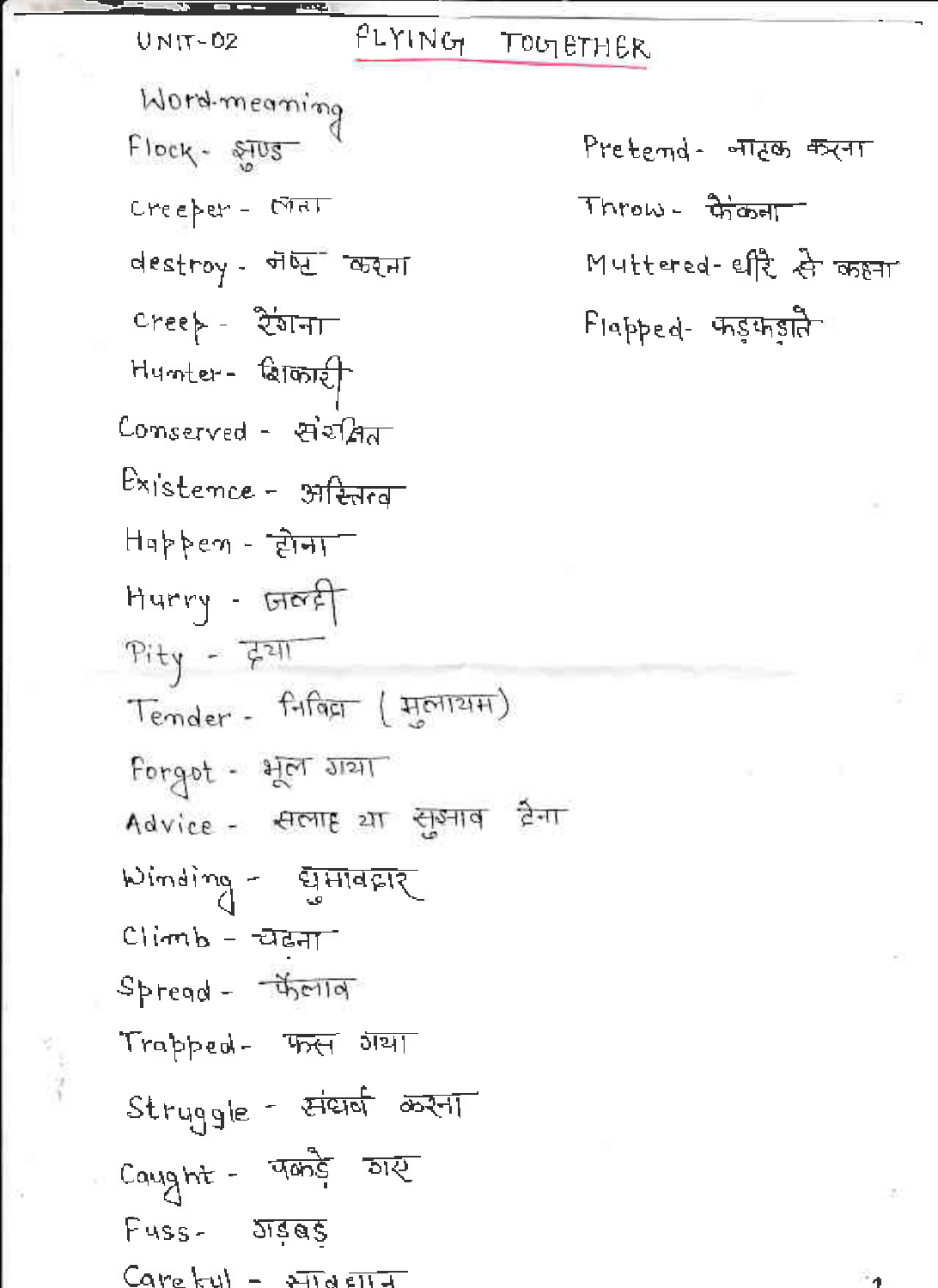FLYING TOGLETHER UNIT-D2 LET'S READ (Page-33) 0.1) Where did the geese live? Ans: The geese lived on the top of the tree. Q.2) Why did the old bird advise the other birds to destroy the creeper? Aus: The old bird advised the other birds to destroy the eree per as it would become thick and strong and with the help of the creeper, it would be possible for someone to climb the tree. and kill them. as) why did the geese any, "Help Help"? Ans: The geese cried, "Help Help" because they were cought in hunter's met. s.4) what did the hunter do when he thought that the geese were dead? Ans: The hunter thew the geese out of the net when he thought that the geese were dead. (3.5) Why did the geese pretend to be dead? Ansi-The geese pretend to be dead as the thunter would not want dead birds and hence will throw them to the ground.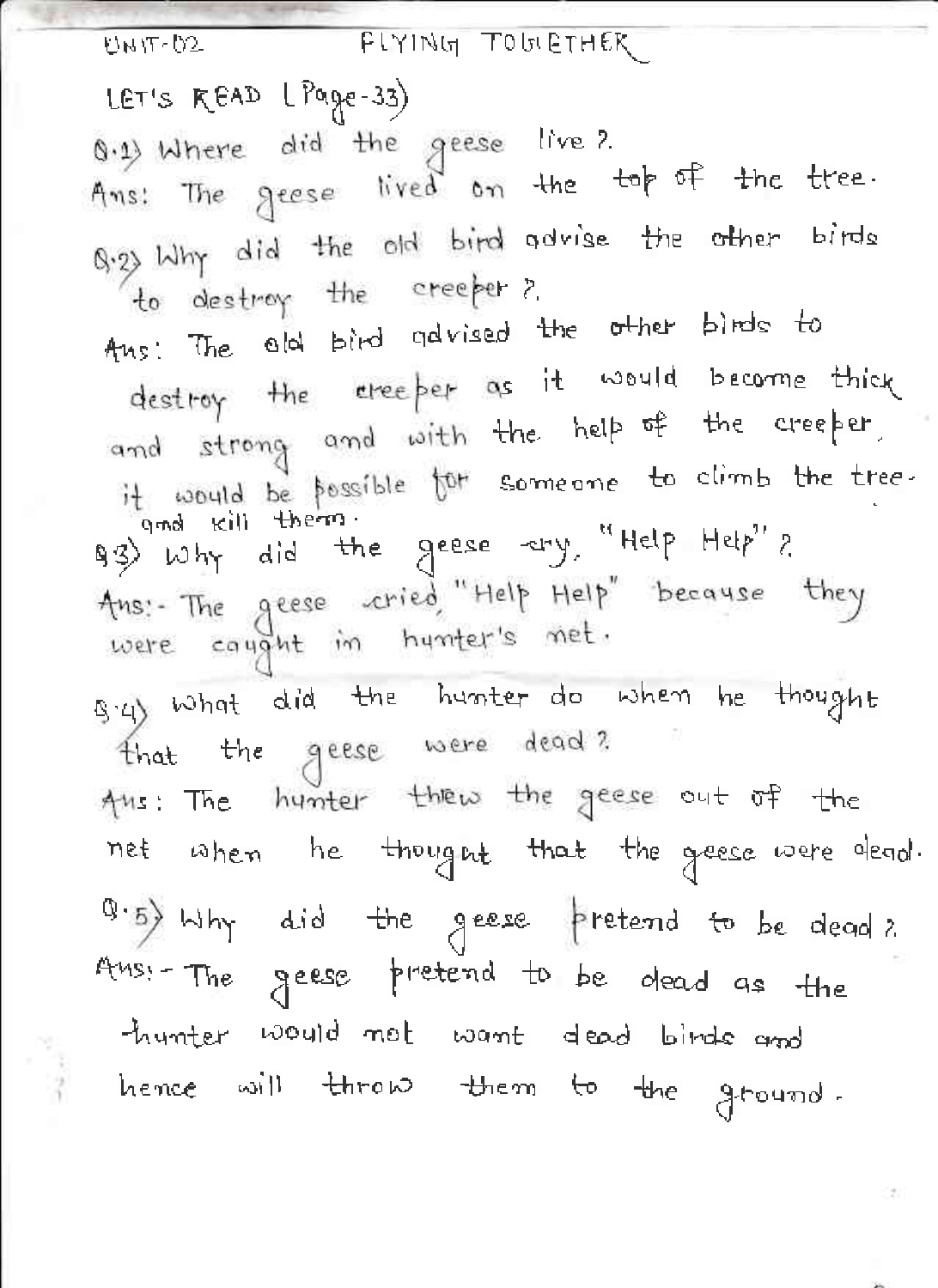## $U$ mit-02 **FLYING TOGETHER**

Let's Read (Page No.:-33)

- B. State whether the following statements are True or false.
- 1. The tree was the house of a flock of parrots. false
- 2. The wise old bird wanted the creeper to be destroyed.

Trye

3. The hunter climbed the tree with the help of a ladder.

Palse

4. When cought in the met the foolish birds began to weep.

Trye

5. The wise old bird helped them to escape,  $T$  True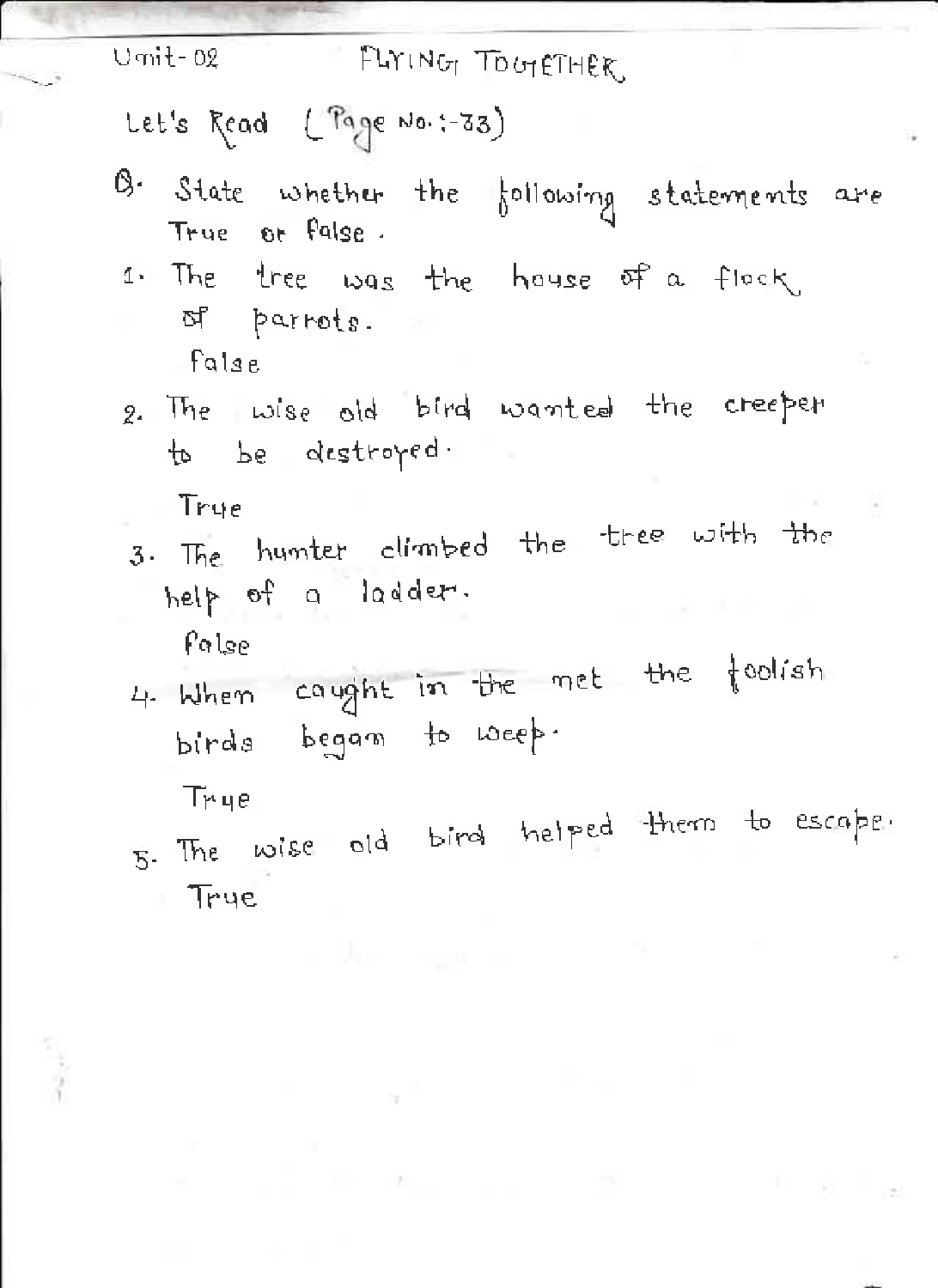| Umit-02 SPLYING TOGETHER                                                                                                                                                     |
|------------------------------------------------------------------------------------------------------------------------------------------------------------------------------|
| LET'S LISTEN (Page-34)                                                                                                                                                       |
| 8.3) Why do you think the dove helped<br>the ant?                                                                                                                            |
|                                                                                                                                                                              |
| Ans: I thing the dove helped the ants                                                                                                                                        |
| because she was very friendly.                                                                                                                                               |
| Q.& How do you thing the ant belt on<br>${\scriptstyle \big\{}^{\text{ind} \text{,} \text{in} \text{in} \text{at} \text{at} \text{at} \text{at} \text{at} \text{at} \big\}}$ |
| Ans: I thing the ant felt relived on.                                                                                                                                        |
| finding the leaf.                                                                                                                                                            |
| Let's Talk (Page-35)                                                                                                                                                         |
| Q1. Work in pairs.                                                                                                                                                           |
| - Ask your friend questions about all the                                                                                                                                    |
| thing he does.                                                                                                                                                               |
| - Use question words such as where, what,                                                                                                                                    |
| how, who, when, why.                                                                                                                                                         |
| Any: 1 play games.                                                                                                                                                           |
| Amit: what do you do?                                                                                                                                                        |
| Amy: I collect stamps.                                                                                                                                                       |
| Arnit: what do you collect?                                                                                                                                                  |
| Any: 1 play in the ground.                                                                                                                                                   |
| Amit: where do you play?                                                                                                                                                     |
| Amu; On sunday I go shopping.                                                                                                                                                |
| Amit: What do                                                                                                                                                                |